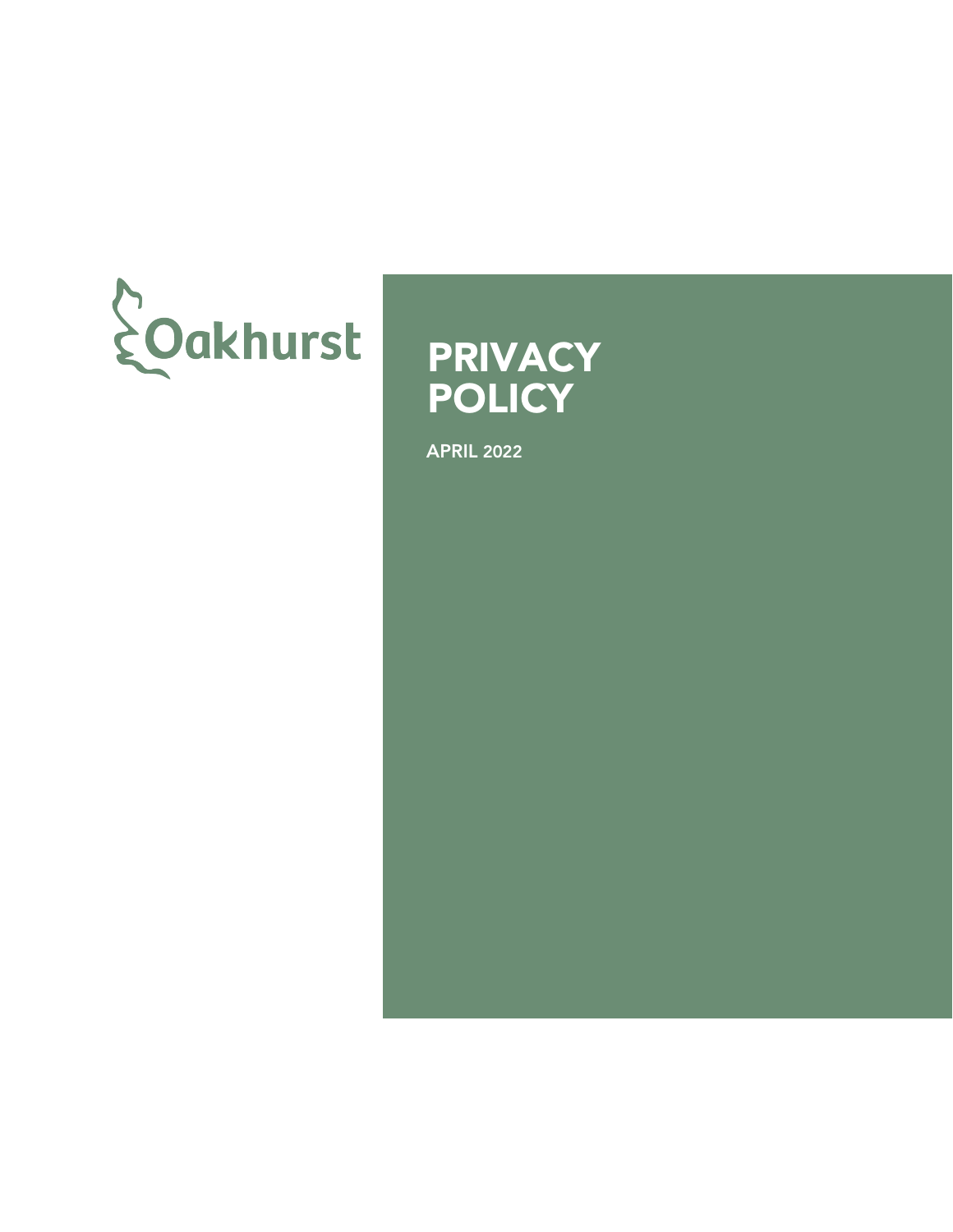### **Who We Are**

Oakhurst Advisors, LLC and its affiliates (together "Oakhurst," "we," "us" or "our) believe that protecting the privacy of our current, former, and prospective investors, as well as our online visitors is important. The following privacy policy ("Privacy Policy") explains how we collect, use, and disclose personal data (as defined below) from and about you through your interactions with us, including your interactions with our websites, <https://www.oakhurstfunds.com/> and <https://www.oakhurstoptions.com/> ("Websites").

If you are a California Resident (as defined below), please review the below section, **Additional Information for California Residents**, for additional disclosures, our notice at collection, and a description of your rights under the California Consumer Privacy Act (with any implementing regulations and as may be amended from time to time, "CCPA").

# **What Personal Data We Collect and How We Collect It**

#### **Collection of Personal Data**

We may collect personal data about you when you visit our Websites, to facilitate your investments, and for our business and commercial purposes. "Personal data" for the purposes of this Privacy Policy means any information that can help us directly or indirectly identify you and, with regard to California residents only, personal information as defined under the California Consumer Privacy Act ("CCPA").

Depending on how you interact with us, we may collect the following categories of personal data from or about you:

- identifiers and similar information such as, name, address, date of birth, email address, social security number, driver's license number, passport number, online identifiers, or other similar identifiers;
- certain information protected under federal or state laws, like a signature, bank account, or other financial information.
- characteristics of protected classifications under certain federal or state laws, including, gender, national origin, or marital status;
- commercial information, including records of products or services purchased, obtained, or considered, or other purchasing histories or tendencies, including funds invested, investments considered, or sources of wealth;
- education information, including information that is not publicly available, personally identifiable information as defined in the Family Educational Rights and Privacy Act);
- internet or other electronic network activity information, including interactions with our websites or use of certain online tools;
- audio (e.g., voicemail), electronic, visual, or similar information;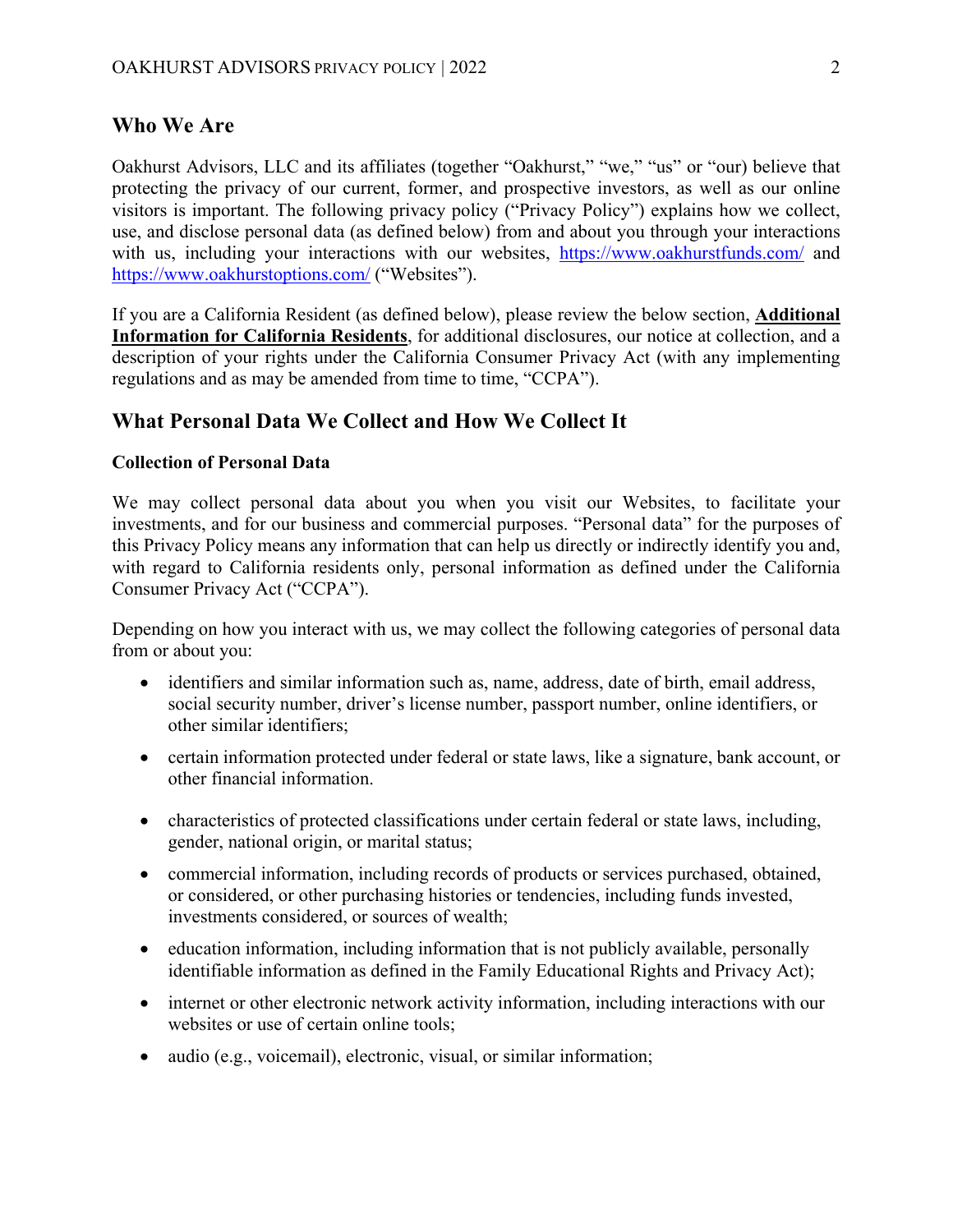- professional or employment-related information, including occupation, compensation, employer, and title; and
- inferences drawn from any of the information identified above to create a profile reflecting your preferences or similar information, including your potential interest in investing in new funds.

#### **Sources of Personal Data**

We may collect personal data about you directly from you and/or your intermediaries through sources such as: (i) account applications, subscription agreements, and other forms or related documentation; (ii) written, electronic, or verbal correspondence with us or our service providers; (iii) investor transactions; (iv) an investor's brokerage or financial advisory firm, financial advisor, or consultant; and/or (v) from information captured on applicable websites. In addition, we may collect personal data from different sources, such as: (i) our affiliates, our service providers, or our affiliates' service providers; (ii) public websites or other publicly accessible directories and sources, including bankruptcy registers, tax authorities, governmental agencies and departments, and regulatory authorities; and/or (iii) from credit reporting agencies, sanctions screening databases, or from sources designed to detect and prevent fraud. We may also collect personal data through our use of cookies, as described in more detail below.

#### **Cookies and Similar Technologies and Do Not Track**

Our Websites use cookies for various purposes, including to distinguish you from other users of our Website and collect certain information about your interactions with our Websites. This helps us to provide you with a good experience when you browse our Websites and also allows us to improve our Websites.

We may use third-party web analytics services on the Websites, including Google Analytics. We use Google Analytics to help us understand how people are using our Websites. To find out more about how Google Analytics collects and processes data, please click [here.](https://policies.google.com/technologies/partner-sites) Google Analytics has its own cookies that it uses to track and aggregate this information. You can prevent the use of Google Analytics relating to your use of our Websites by downloading and installing the browser plugin available [here.](https://tools.google.com/dlpage/gaoptout?hl=en-GB)

The Websites may also include social media features, such as the Facebook Like button, and widgets, such as the Share This. These features may collect your IP address, which page you are visiting on the Websites, and may set a cookie to enable the feature to function properly. Social media features and widgets are either hosted by a third party or hosted directly on our Websites. Your interactions with these features are governed by the privacy statement of the companies that provide them.

Some web browsers may transmit "do not track" ("DNT") signals. We currently do not respond to DNT settings in your web browser.

#### **Embedded Content from Other Websites**

Articles on these Websites may include embedded content (e.g. videos, images, articles, etc.). Embedded content from other websites behaves in the exact same way as if the visitor has visited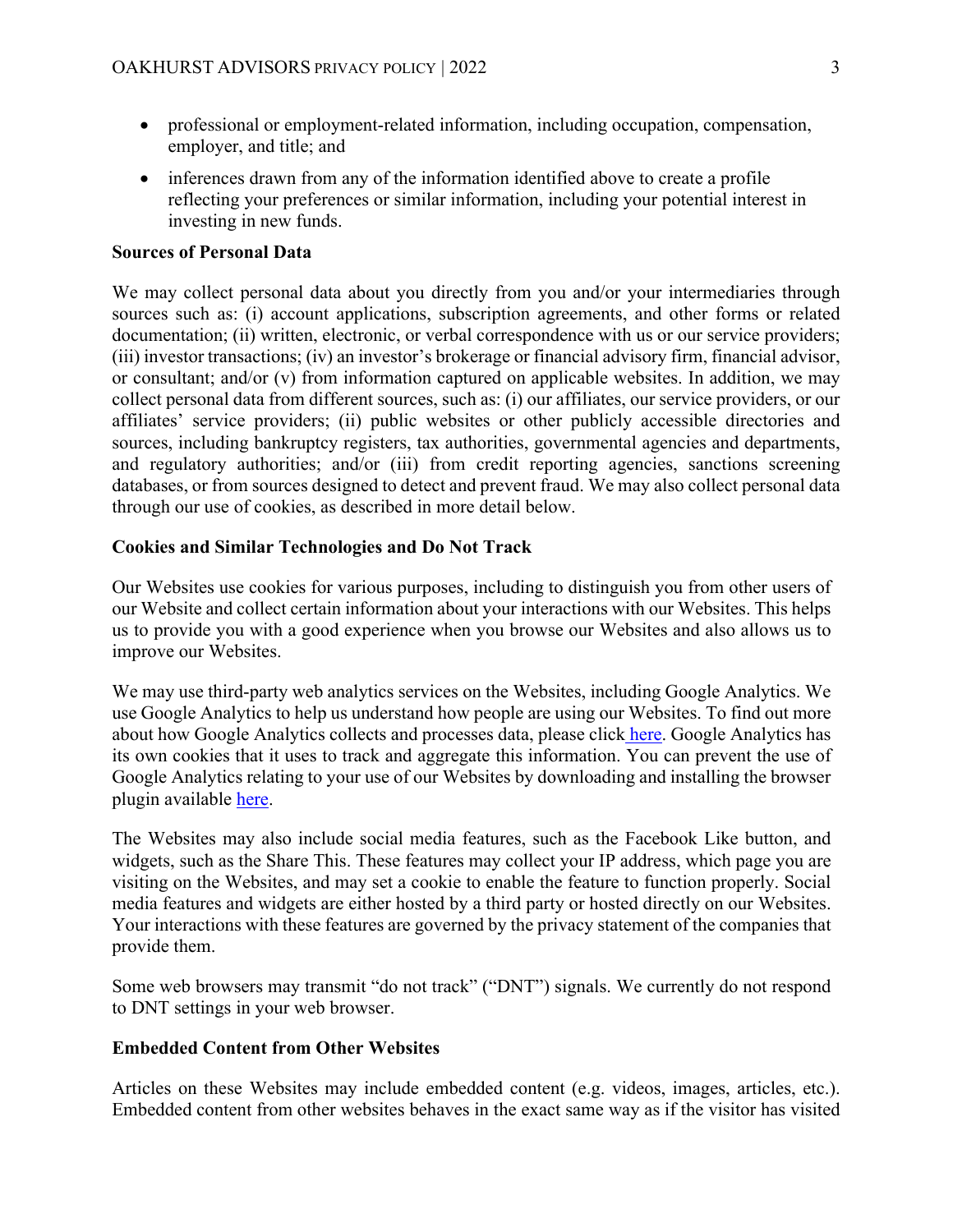the other website. These websites may collect data about you, use cookies, embed additional thirdparty tracking, and monitor your interaction with that embedded content, including tracing your interaction with the embedded content if you have an account and are logged in to that website.

### **Why We Collect Your Personal Data**

We may collect or use personal data for any of the following business or commercial purposes: (i) performing services on behalf of a fund, including fulfilling your requests, maintaining or servicing accounts, providing investor relations service, processing subscriptions and withdrawals/redemptions, verifying information, processing payments, or providing similar services; (ii) communicating with you; (iii) performing our contractual and regulatory obligations to a subscriber to a fund, including providing updates on a fund's performance, providing tax reporting and other operational matters; (iv) detecting security incidents and protecting against malicious, deceptive, fraudulent, or illegal activity, including preventing fraud and conducting "Know Your Client," anti-money laundering, terrorist financing, and conflict checks; and (v) enabling or effecting commercial transactions.

## **How We May Share Your Personal Data**

We may share all of the personal data that we collect with our affiliates in order to service your account or provide you with information about services that may be of interest to you. Otherwise, we do not disclose any personal data about you, except: (i) to service providers, including administrators, banks, auditors, law firms, consultants, and placement agents; (ii) at your request or direction or with your consent; and/or (iii) as otherwise permitted or required by law or regulation, including, but not limited to, governmental organizations and self-regulatory organizations. Additionally, we may share personal data in the event we sell or transfer all or a portion of our business or assets (including in the event of a reorganization, dissolution, or liquidation).

# **Security of Personal Data**

We will take reasonable steps to use security measures appropriate to the nature of the information to protect personal data against unauthorized access, exfiltration, acquisition, theft, or disclosure. Given the nature of information security, there is no guarantee that such safeguards will always be successful.

## **How Long We Retain Your Personal Data**

How long we keep your personal data will vary depending on the type of personal data and our reasons for collecting it. In general, we will retain your personal data for as long as we require it to perform our contractual rights and obligations or for periods required by our legal and regulatory obligations.

# **What Rights You Have Over Your Personal Data**

You can request to receive an exported file of the personal data we hold about you, including any data you have provided to us. You can also request that we erase any personal data we hold about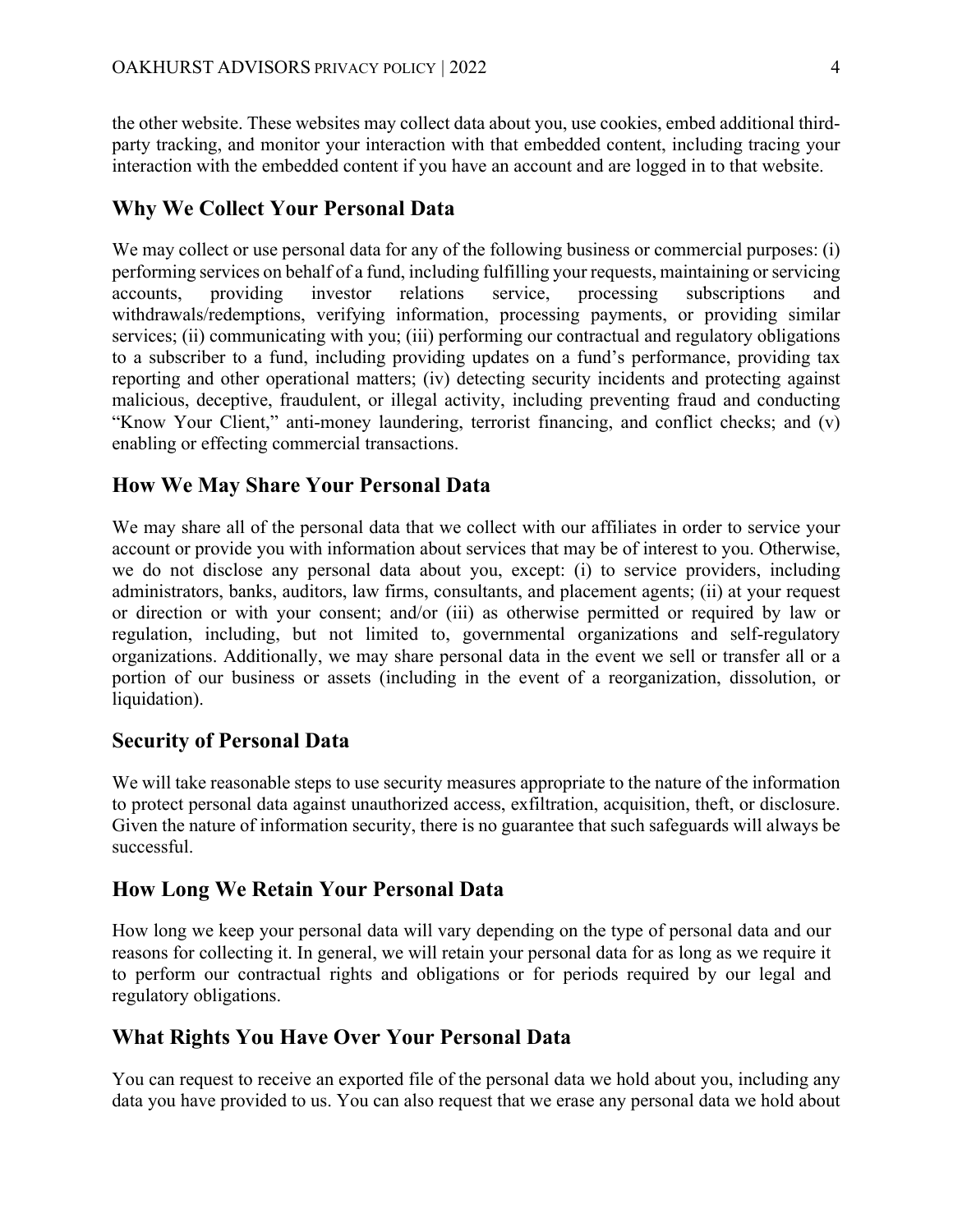you. This does not include any data we are obliged to keep for administrative, legal, or security purposes.

# **Links to External Websites**

Our Websites may contain links to third party websites. Any access to and use of such third party websites is not governed by this Privacy Policy, but, instead, is governed by the privacy policies of those third party websites. We are not responsible for the information practices of such third party websites.

# **Marketing to You**

We may send communications about our services and events to you. You can opt-out of these communications through the "unsubscribe" option in our email communications to you or by contacting us using the details in **How to Contact Us** below.

# **Additional Information for California Residents**

The CCPA imposes certain obligations on us and grants certain rights to California residents ("California Resident," "you" or "your") with regard to "personal information." If you are a California Resident, please review the following information about your potential rights with regard to your personal information under the CCPA. The rights described herein are subject to exemptions and other limitations under applicable law.

Terms used herein have the meaning ascribed to them in the CCPA. We are a "business."

#### Notice at Collection and Use of Personal Information

#### *Information We Collect*

Depending on how you interact with us, we may collect the categories of personal information listed above in the section **Collection of Personal Data**.

*How We Use Collected Information* 

We also may use personal information from you for the business or commercial purposes described above in the section **Why We Collect Your Personal Data**.

For more information about our privacy practices, please review our entire Privacy Policy, which is available starting on the first page of this document.

#### Our Collection, Use, Disclosure, and Sharing of Personal Information

*What Information We Have Collected, the Sources from Which We Collected It, and Our Purpose for Collecting the Information* 

**In the preceding 12 months, depending on how you interact with us, we may have collected the categories of personal information listed above in the section, Collection of Personal**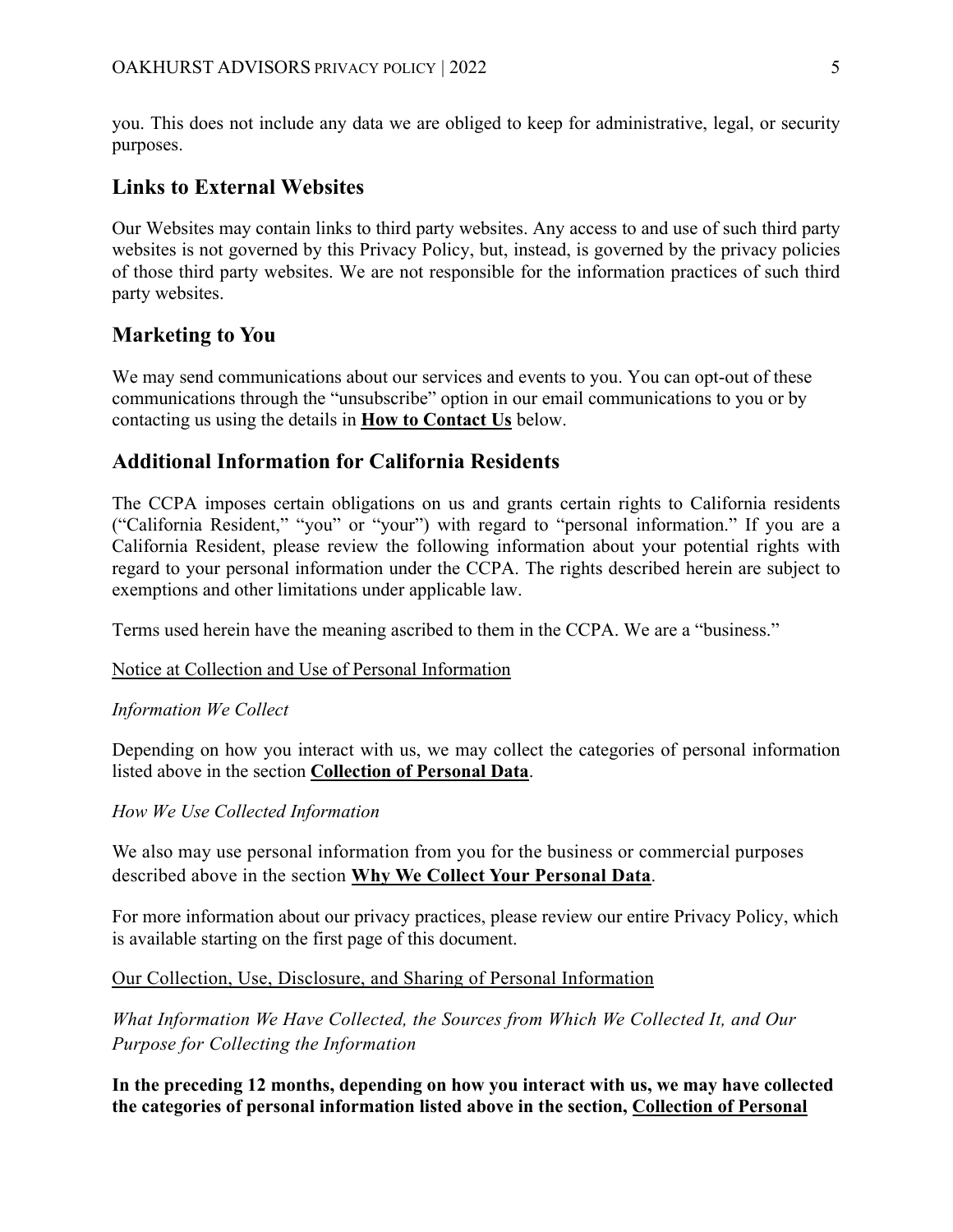**Data. We may collect personal information from all or some of the categories of sources listed in the section, Sources of Personal Data. We may collect all or a few of these categories of personal information for the business or commercial purposes identified in the section, Why We Collect Your Personal Data.** *Our Disclosure and Sharing of Personal Information*

We do not sell your personal information. In the preceding 12 months, we may have disclosed for a business purpose the following categories of personal information to the following categories of third parties, as describe in the below chart:

| <b>Category of Personal</b><br><b>Information</b>                                                                                                                                                  | <b>Category of Third Party</b>                                                                                                                                                                                                                                                                                                                                                                                                                                                                                                                                                                                                                   |  |
|----------------------------------------------------------------------------------------------------------------------------------------------------------------------------------------------------|--------------------------------------------------------------------------------------------------------------------------------------------------------------------------------------------------------------------------------------------------------------------------------------------------------------------------------------------------------------------------------------------------------------------------------------------------------------------------------------------------------------------------------------------------------------------------------------------------------------------------------------------------|--|
| Identifiers (for example your<br>name, address, DOB, SSN,<br>driver's license, passport<br>number and online identifiers)                                                                          | Counterparties and intermediaries (e.g., broker-dealers) in<br>$\bullet$<br>connection with investments and transactions or for<br>operational purposes<br>Third parties as needed to complete a transaction,<br>$\bullet$<br>including financial institutions or advisors, entities that<br>assist with fraud prevention, custodians, or lenders to or<br>creditors of a fund<br>Professional services organizations, such as auditors<br>$\bullet$<br>Any relevant third-party acquirer(s), in the event that we<br>$\bullet$<br>sell or transfer all or any relevant portion of our business<br>or assets<br>Affiliated entities<br>$\bullet$ |  |
| Additional information<br>subject to Cal. Civ. Code §<br>$1798.80(e)$ (for example, a<br>signature, state identification<br>card number, financial<br>information, or bank account<br>information) | Counterparties and intermediaries (e.g., broker-dealers) in<br>$\bullet$<br>connection with investments and transactions or for<br>operational purposes<br>Third parties as needed to complete a transaction,<br>$\bullet$<br>including financial institutions or advisors, entities that<br>assist with fraud prevention, custodians, or lenders to or<br>creditors of a fund<br>Professional services organizations, such as auditors<br>$\bullet$<br>Any relevant third-party acquirer(s), in the event that we<br>$\bullet$<br>sell or transfer all or any relevant portion of our business<br>or assets<br>Affiliated entities<br>$\bullet$ |  |
| Characteristics of protected<br>classifications under certain<br>federal or state laws (for<br>example gender, age, national<br>origin, citizenship, or marital<br>status)                         | Professional services organizations, such as auditors<br>$\bullet$<br>Any relevant third-party acquirer(s), in the event that we<br>$\bullet$<br>sell or transfer all or any relevant portion of our business<br>or assets<br>Affiliated entities<br>$\bullet$                                                                                                                                                                                                                                                                                                                                                                                   |  |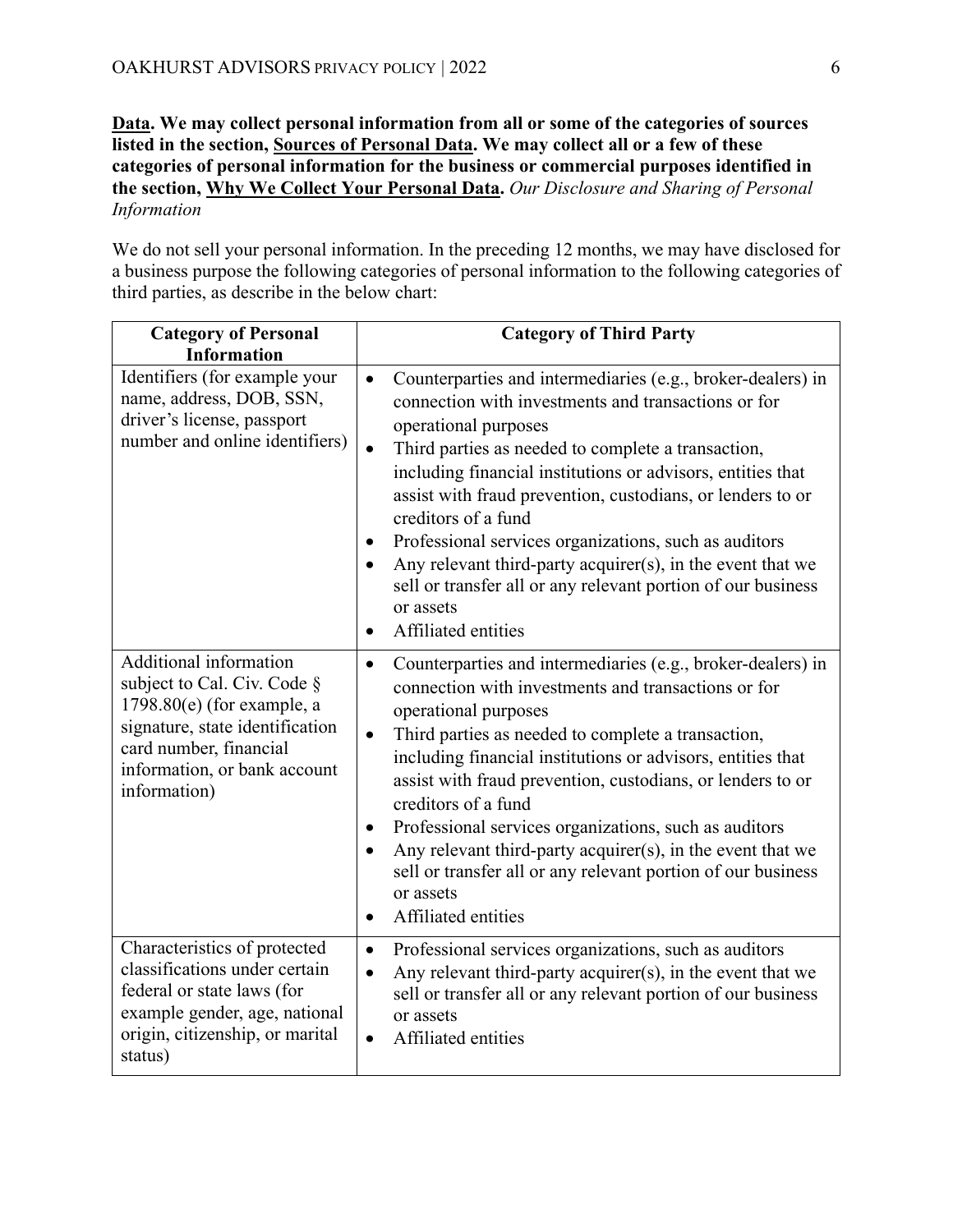| Commercial Information (for<br>example records of products<br>or services purchased,<br>obtained, or considered or<br>purchasing histories or<br>tendencies including funds in<br>which you are invested,<br>investments considered or<br>sources of wealth) | Counterparties and intermediaries (e.g., broker-dealers) in<br>$\bullet$<br>connection with investments and transactions or for<br>operational purposes<br>Third parties as needed to complete a transaction,<br>$\bullet$<br>including financial institutions or advisors, entities that<br>assist with fraud prevention, custodians, or lenders to or<br>creditors of a fund<br>Professional services organizations, such as auditors<br>$\bullet$<br>Any relevant third-party acquirer(s), in the event that we<br>$\bullet$<br>sell or transfer all or any relevant portion of our business<br>or assets<br>Affiliated entities<br>$\bullet$ |
|--------------------------------------------------------------------------------------------------------------------------------------------------------------------------------------------------------------------------------------------------------------|--------------------------------------------------------------------------------------------------------------------------------------------------------------------------------------------------------------------------------------------------------------------------------------------------------------------------------------------------------------------------------------------------------------------------------------------------------------------------------------------------------------------------------------------------------------------------------------------------------------------------------------------------|
| Education Information,<br>including information that is<br>not publicly available,<br>personally identifiable<br>information as defined in the<br><b>Family Educational Rights</b><br>and Privacy Act)                                                       | Any relevant third-party acquirer(s), in the event that we<br>$\bullet$<br>sell or transfer all or any relevant portion of our business<br>or assets<br>Affiliated entities<br>$\bullet$                                                                                                                                                                                                                                                                                                                                                                                                                                                         |
| Audio (e.g., voicemail),<br>electronic, visual, or similar<br>information                                                                                                                                                                                    | Any relevant third-party acquirer(s), in the event that we<br>$\bullet$<br>sell or transfer all or any relevant portion of our business<br>or assets<br>Affiliated entities<br>$\bullet$                                                                                                                                                                                                                                                                                                                                                                                                                                                         |
| Professional or Employment<br>Related Information,<br>including occupation,<br>compensation, employer, and<br>title                                                                                                                                          | Any relevant third-party acquirer(s), in the event that we<br>$\bullet$<br>sell or transfer all or any relevant portion of our business<br>or assets<br>Affiliated entities<br>$\bullet$                                                                                                                                                                                                                                                                                                                                                                                                                                                         |
| Inferences drawn from any of<br>the information identified<br>above to create a profile<br>reflecting your preferences or<br>similar information, including<br>your potential interest in<br>investing in new funds                                          | Any relevant third-party acquirer(s), in the event that we<br>$\bullet$<br>sell or transfer all or any relevant portion of our business<br>or assets<br>Affiliated entities<br>$\bullet$                                                                                                                                                                                                                                                                                                                                                                                                                                                         |

In addition, in the preceding 12 months, we may have disclosed for a business purpose all of the categories of personal information identified in "**Collection of Personal Data**" above, to the following categories of third parties: (i) judicial courts, regulators, or other government agents purporting to have jurisdiction over us, our subsidiaries or our affiliates, or opposing counsel and parties to litigation; and (ii) other third parties as may otherwise be permitted by law.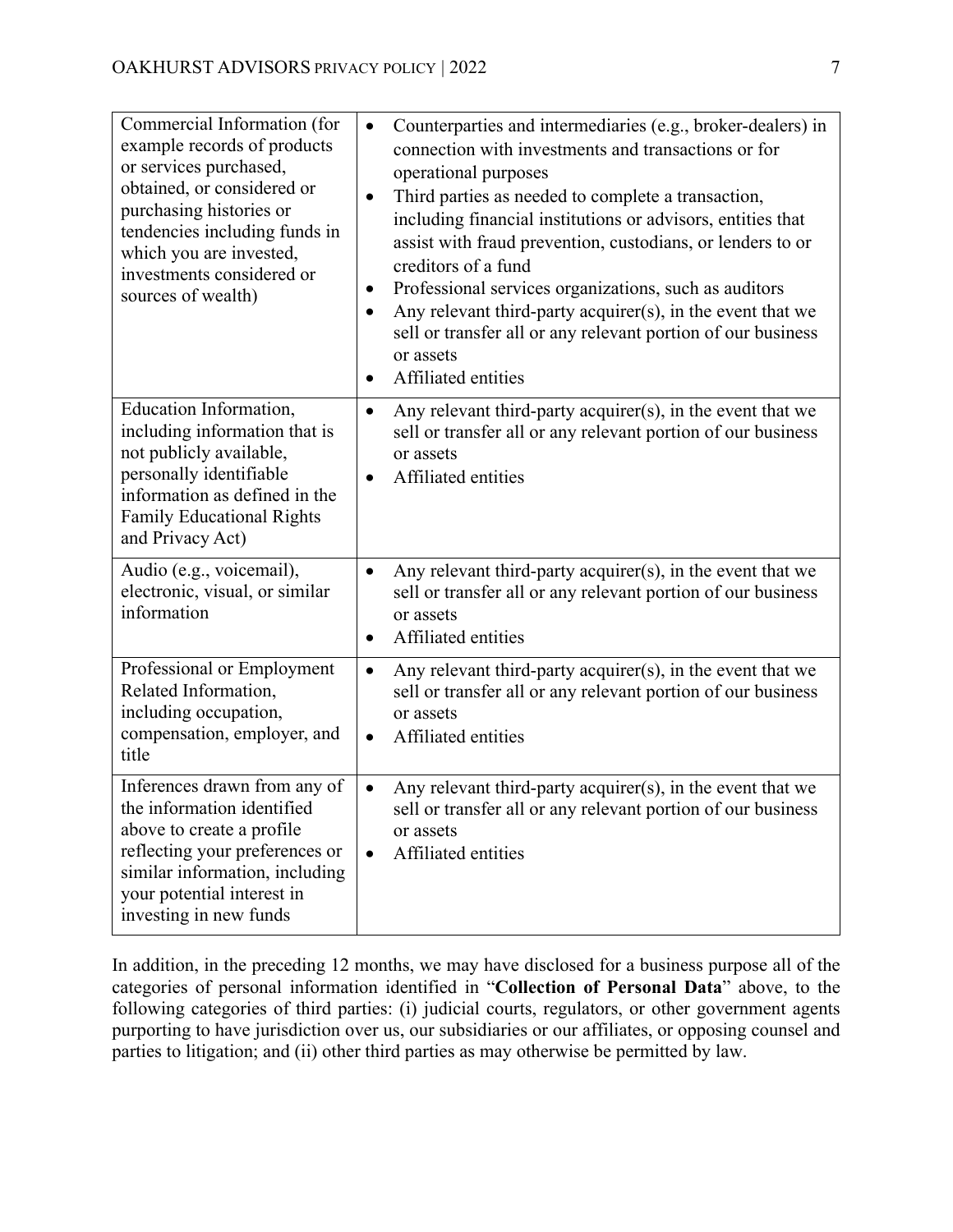We may also share your personal information with our service providers such as our administrator, IT providers, or CRM provider, other entities that have agreed to limitations on the use of your personal information, or entities that fit within other exemptions or exceptions in. or as otherwise permitted by, the CCPA.

#### California Residents' Rights under the CCPA

If your personal information is subject to the CCPA, you may have certain rights concerning that information, subject to applicable exemptions and limitations, including the right to: (i) be informed, at or before the point of collection, of the categories of personal information to be collected, and the purposes for which the categories of personal information shall be used; (ii) not be discriminated against because you exercise any of your rights under the CCPA; (iii) request that we delete any personal information about you that we collected or maintained, subject to certain exceptions ("Request to Delete"); (iv) opt-out of the "sale" (as that term is defined in the CCPA) of your personal information if a business sells your personal information (we do not);and (v) request that we, as a business that collects personal information about you and that discloses your personal information for a business purpose, disclose to you ("Request to Know"): (a) the categories of personal information we have collected about you; (b) the categories of sources from which we have collected the personal information; (c) the business or commercial purpose for collecting the personal information; (d) the categories of third parties with which we share personal information; (e) the specific pieces of personal information we have collected about you; and (f) the categories of personal information we have disclosed about you for a business purpose.

The CCPA does not restrict our ability to do certain things like comply with other laws or comply with regulatory investigations. In addition, the CCPA does not apply to certain information like personal information collected, processed, sold, or disclosed pursuant to the federal Gramm-Leach-Bliley Act and its implementing regulations. We also reserve the right to retain, and not to delete, certain personal information after receipt of a Request to Delete from you where permitted by the CCPA or another law or regulation.

#### How to Submit a Request under the CCPA

You may submit a Request to Know, as described above, through the following toll-free telephone number **800-604-5436**, through our websites at the following links: <https://www.oakhurstfunds.com/> and [https://www.oakhurstoptions.com/,](https://www.oakhurstoptions.com/) or email us at [compliance@oakhurstadvisors.com.](mailto:compliance@oakhurstadvisors.com) You may submit a Request to Delete through the aforementioned toll-free number or email address.

We are required to provide certain information or to delete personal information only in response to verifiable requests made by you or your legally authorized agent. When you submit a Request to Know or Request to Delete, we may ask that you provide clarifying or identifying information to verify your request. Such information may include, at a minimum, depending on the sensitivity of the information you are requesting and the type of request you are making, your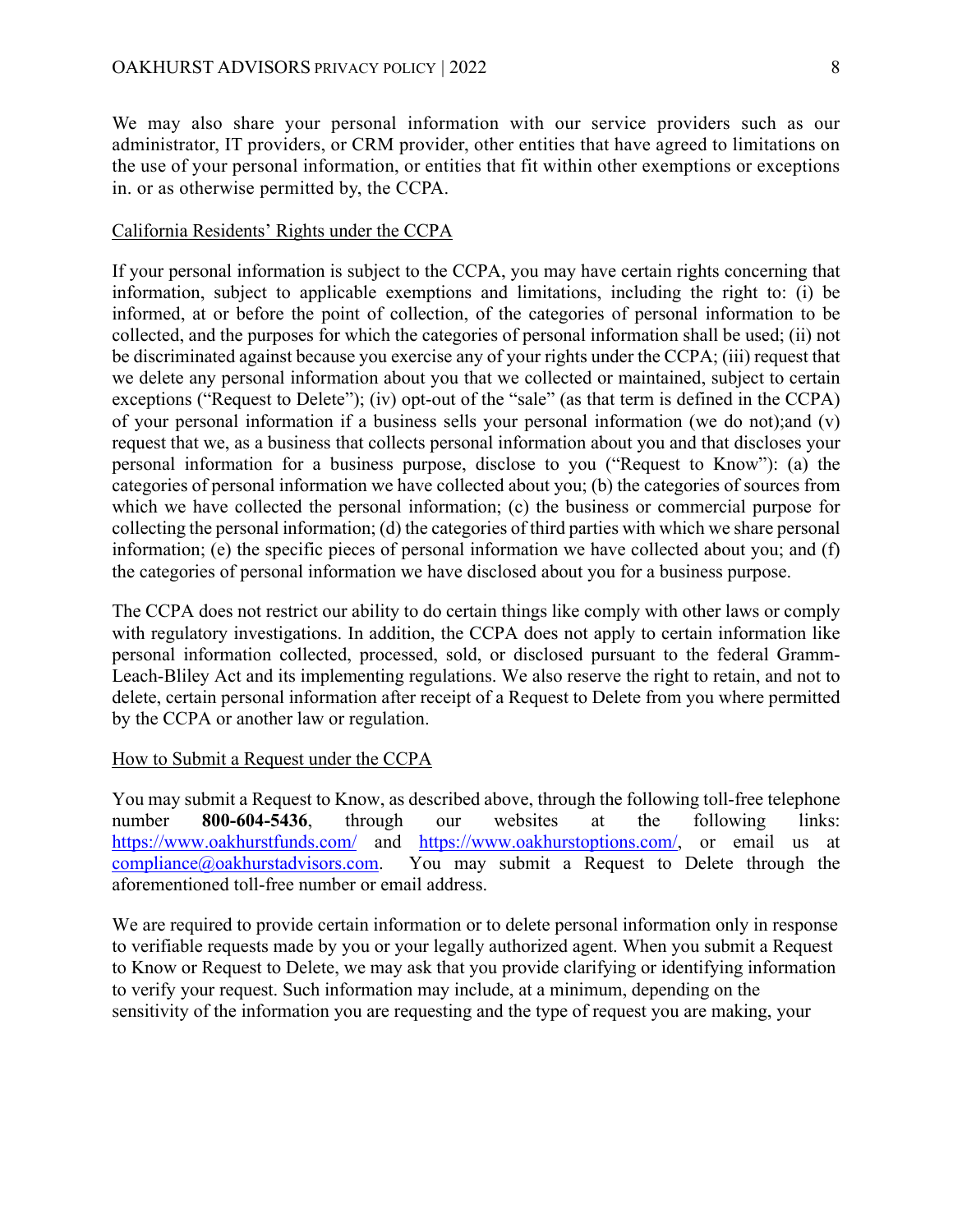name and email address. Any information gathered as part of the verification process will be used for verification purposes only.

You are permitted to designate an authorized agent to submit a Request to Know or a Request to Delete on your behalf and have that authorized agent submit the request through the aforementioned methods. In order to be able to act, authorized agents have to submit proof that they are authorized to act on your behalf, or have a power of attorney. We may also require that you directly verify your own identity with us and directly confirm with us that you provided the authorized agent permission to submit the request.

# **Changes to this Privacy Policy**

We reserve the right to change this Privacy Policy at any time. Revised versions of the Privacy Policy will be made available on these Websites, and *to investors via email*. You may have additional rights under other foreign or domestic laws that may apply to you, including as set forth in additional privacy notices.

# **How to Contact Us**

This Privacy Policy is available in alternative formats upon request. If you have any questions concerning this Privacy Policy, or to request this Privacy Policy in an alternative format, please contact us at [compliance@Oakhurstadvisors.com.](mailto:compliance@lidoadvisors.com)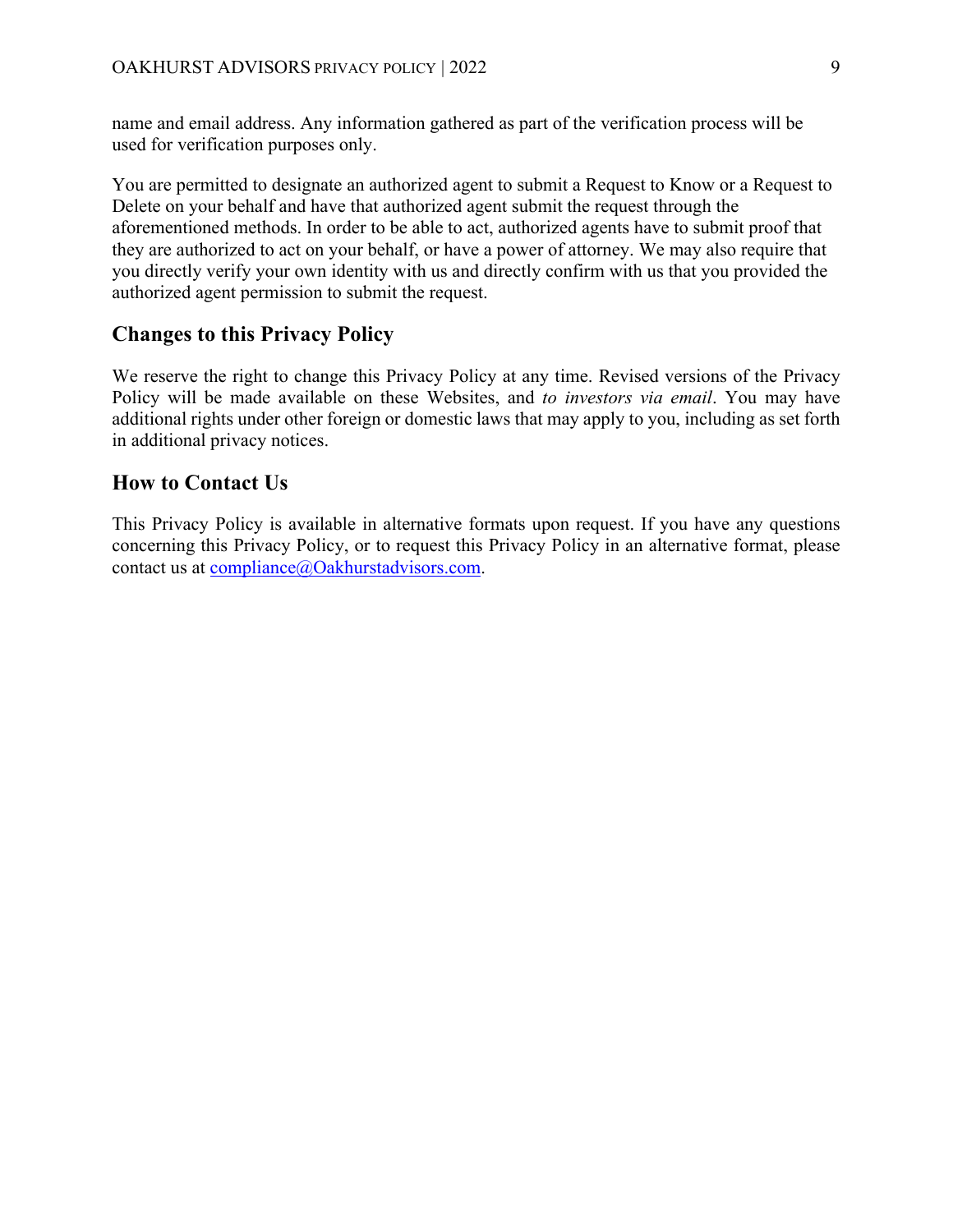| <b>FACTS</b>                                                                                                                                                                               | WHAT DOES OAKHURST ADVISORS, LLC DO WITH YOUR PERSONAL<br><b>INFORMATION?</b>                                                                                                                                                                                                                                                                                                                   |                             |                             |
|--------------------------------------------------------------------------------------------------------------------------------------------------------------------------------------------|-------------------------------------------------------------------------------------------------------------------------------------------------------------------------------------------------------------------------------------------------------------------------------------------------------------------------------------------------------------------------------------------------|-----------------------------|-----------------------------|
| Why?                                                                                                                                                                                       | Financial companies choose how they share your personal information. Federal law gives consumers the<br>right to limit some but not all sharing. Federal law also requires us to tell you how we collect, share, and<br>protect your personal information. Please read this notice carefully to understand what we do.                                                                          |                             |                             |
| What?                                                                                                                                                                                      | The types of personal information we collect and share depend on the product or service you have with<br>us. This information can include:<br>Social Security number and income<br>٠<br>Assets and account balances<br>$\blacksquare$<br>Investment experience and risk tolerance<br>٠<br>When you are no longer our client, we continue to share your information as described in this notice. |                             |                             |
| How?                                                                                                                                                                                       | All financial companies need to share clients' personal information to run their everyday business. In the<br>section below, we list the reasons financial companies can share their clients' personal information; the<br>reasons Oakhurst chooses to share; and whether you can limit this sharing.                                                                                           |                             |                             |
| Reasons we can share your personal information                                                                                                                                             |                                                                                                                                                                                                                                                                                                                                                                                                 | <b>Does Oakhurst share?</b> | Can you limit this sharing? |
| For our everyday business purposes-<br>such as to process your transactions, maintain your<br>account(s), respond to court orders and legal<br>investigations, or report to credit bureaus |                                                                                                                                                                                                                                                                                                                                                                                                 | Yes                         | No                          |
| For our marketing purposes-<br>to offer our products and services to you                                                                                                                   |                                                                                                                                                                                                                                                                                                                                                                                                 | Yes                         | No                          |
| For joint marketing with other financial companies                                                                                                                                         |                                                                                                                                                                                                                                                                                                                                                                                                 | No                          | We don't share              |
| For our affiliates' everyday business purposes-<br>information about your transactions and experiences                                                                                     |                                                                                                                                                                                                                                                                                                                                                                                                 | Yes                         | No                          |
| For our affiliates' everyday business purposes-<br>information about your creditworthiness                                                                                                 |                                                                                                                                                                                                                                                                                                                                                                                                 | N <sub>0</sub>              | We don't share              |
| For our affiliates to market to you                                                                                                                                                        |                                                                                                                                                                                                                                                                                                                                                                                                 | Yes                         | Yes                         |
| For non-affiliates to market to you                                                                                                                                                        |                                                                                                                                                                                                                                                                                                                                                                                                 | No                          | We don't share              |
| <b>To limit our</b><br>sharing                                                                                                                                                             | Mail the form below<br>٠<br><b>Please note:</b><br>If you are a new client, we can begin sharing your information thirty (30) days from the date we sent this<br>notice. When you are no longer our client, we continue to share your information as described in this<br>notice.<br>However, you can contact us at any time to limit our sharing.                                              |                             |                             |
| <b>Questions?</b>                                                                                                                                                                          | Call (310) 278-8232 or go to www.oakhurstfunds.com or www.oakhurstoptions.com                                                                                                                                                                                                                                                                                                                   |                             |                             |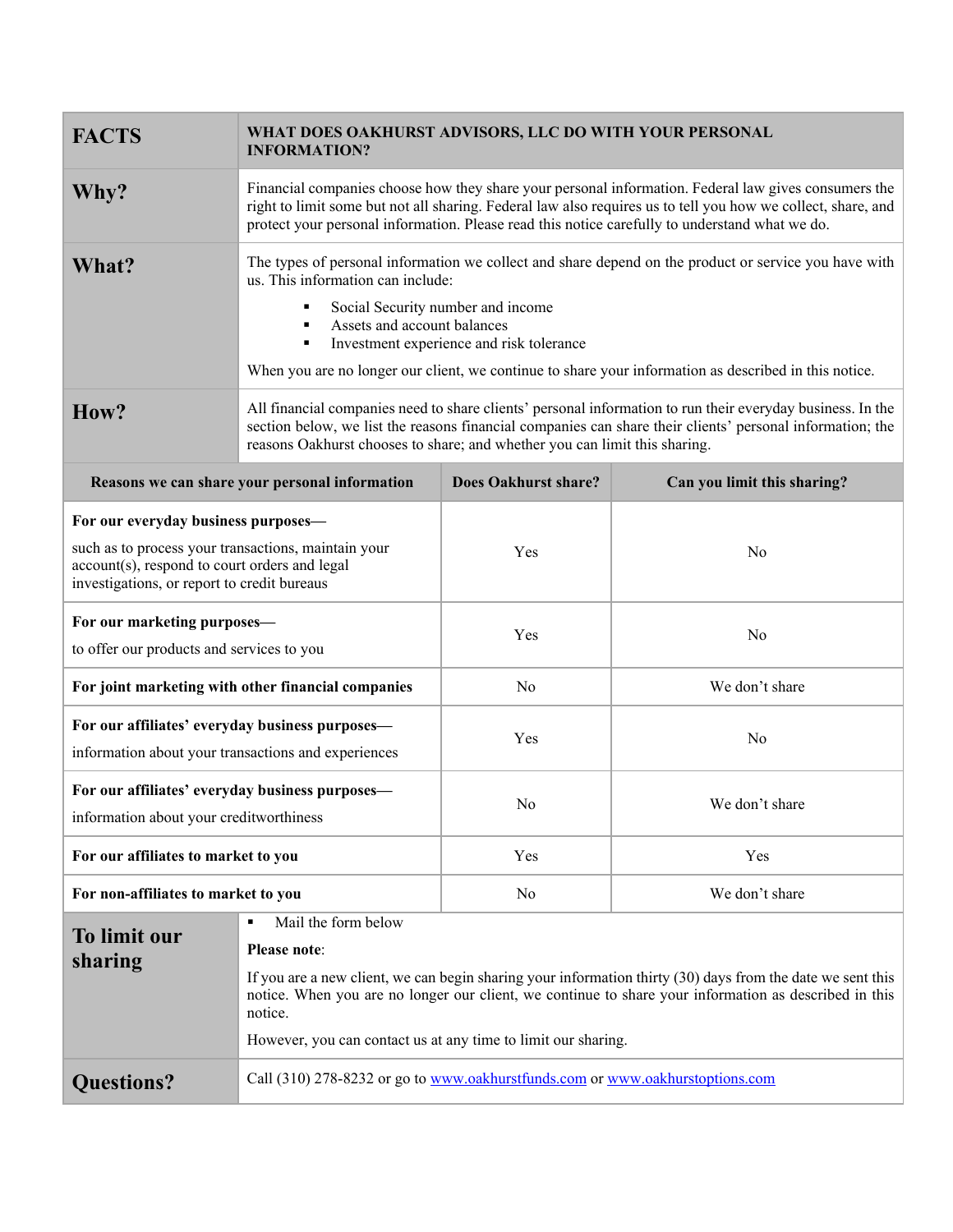| Mail-in Form                                                             |                                                                                                                      |  |                                                                                       |  |
|--------------------------------------------------------------------------|----------------------------------------------------------------------------------------------------------------------|--|---------------------------------------------------------------------------------------|--|
| If you have a joint<br>account, your choice(s)<br>will apply to everyone | Mark if you want to limit:<br>$\Box$<br>Do not allow your affiliates to use my personal information to market to me. |  |                                                                                       |  |
| on your account unless<br>you mark below                                 | Name                                                                                                                 |  | <b>Mail to:</b>                                                                       |  |
| Apply my choices<br>ப<br>only to me                                      | Address                                                                                                              |  | Oakhurst Advisors, LLC 1875<br>Century Park East, Suite 960,<br>Los Angeles, CA 90067 |  |
|                                                                          | City, State, Zip                                                                                                     |  |                                                                                       |  |
|                                                                          | Account $#$                                                                                                          |  |                                                                                       |  |